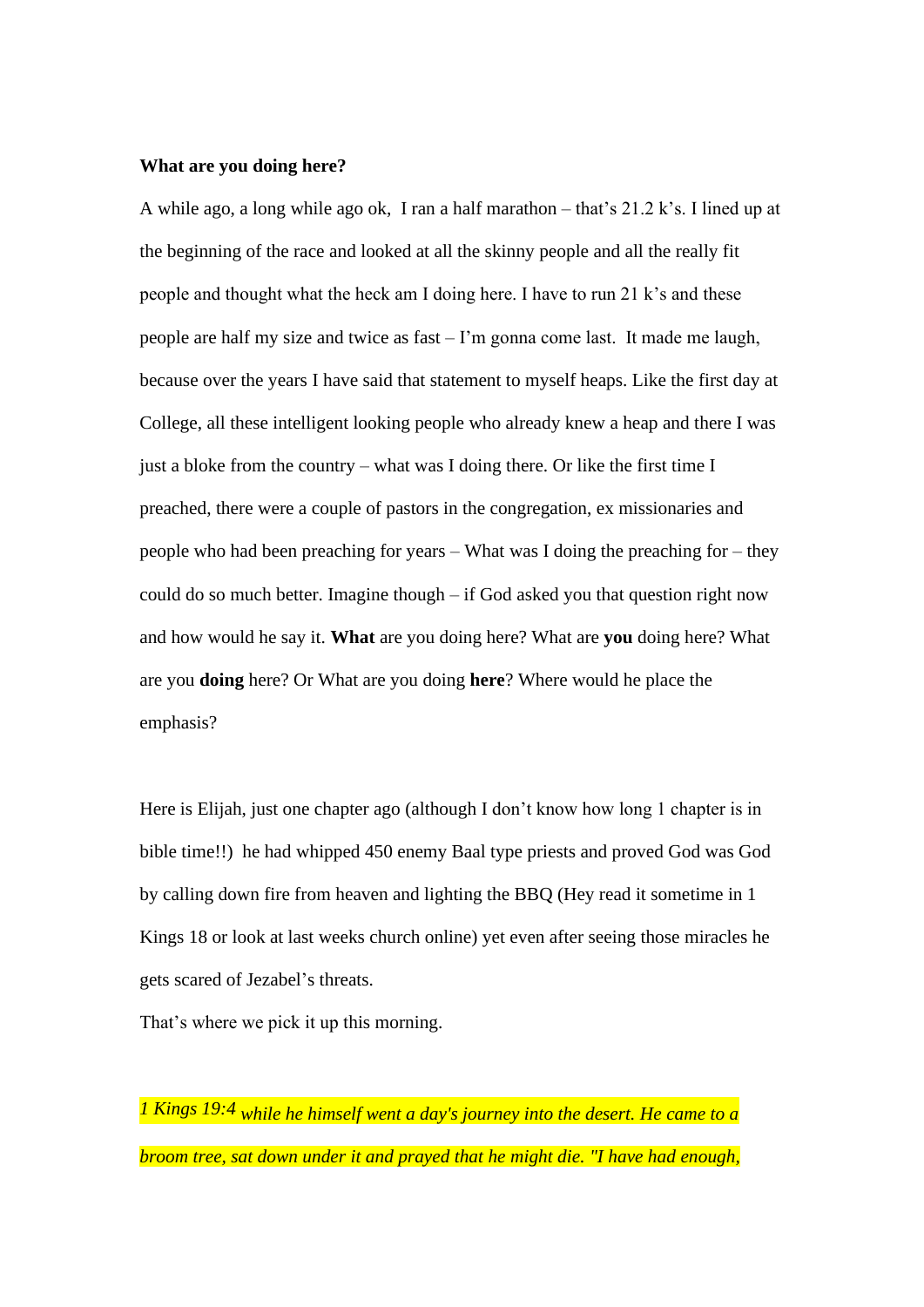## *LORD," he said. "Take my life; I am no better than my ancestors." 5 Then he lay down under the tree and fell asleep.*

Elijah had arrived at a point in his ministry where he had had enough. He felt he had done the job and God wasn't being fair. He felt all alone and isolated. He just wanted to die.

It seems that that is the prophet's lot. We read time and time again in the bible how a man of God is ostracised or persecuted, and it appears they are the only ones to serve God. Isaiah, Jeremiah, Hosea all these guys can identify with Elijah. Even after the bible times we here of stories where people stand up for their faith alone, Richard Wurmbrand from Romania , people in Russia and China. Laughed at, persecuted, ridiculed, killed even.

Hey, I've been there, I know what **that** feels like, well not he killed bit, but I can identify with this guy. I've been laughed at for my faith in Jesus, told I was a religious nut or a fruitcake. There are times when I have had enough – thought that no-one was listening. I'm sure any christian has had times when they have had enough - listen up then.

*1 Kings 19:5 Then he lay down under the tree and fell asleep.*

 *All at once an angel touched him and said, "Get up and eat." 6 He looked around, and there by his head was a cake of bread baked over hot coals, and a jar of water. He ate and drank and then lay down again.*

*1KI 19:7 The angel of the LORD came back a second time and touched him and said, "Get up and eat, for the journey is too much for you." 8 So he got up and ate and drank. Strengthened by that food, he traveled forty days and forty nights until he reached Horeb, the mountain of God.*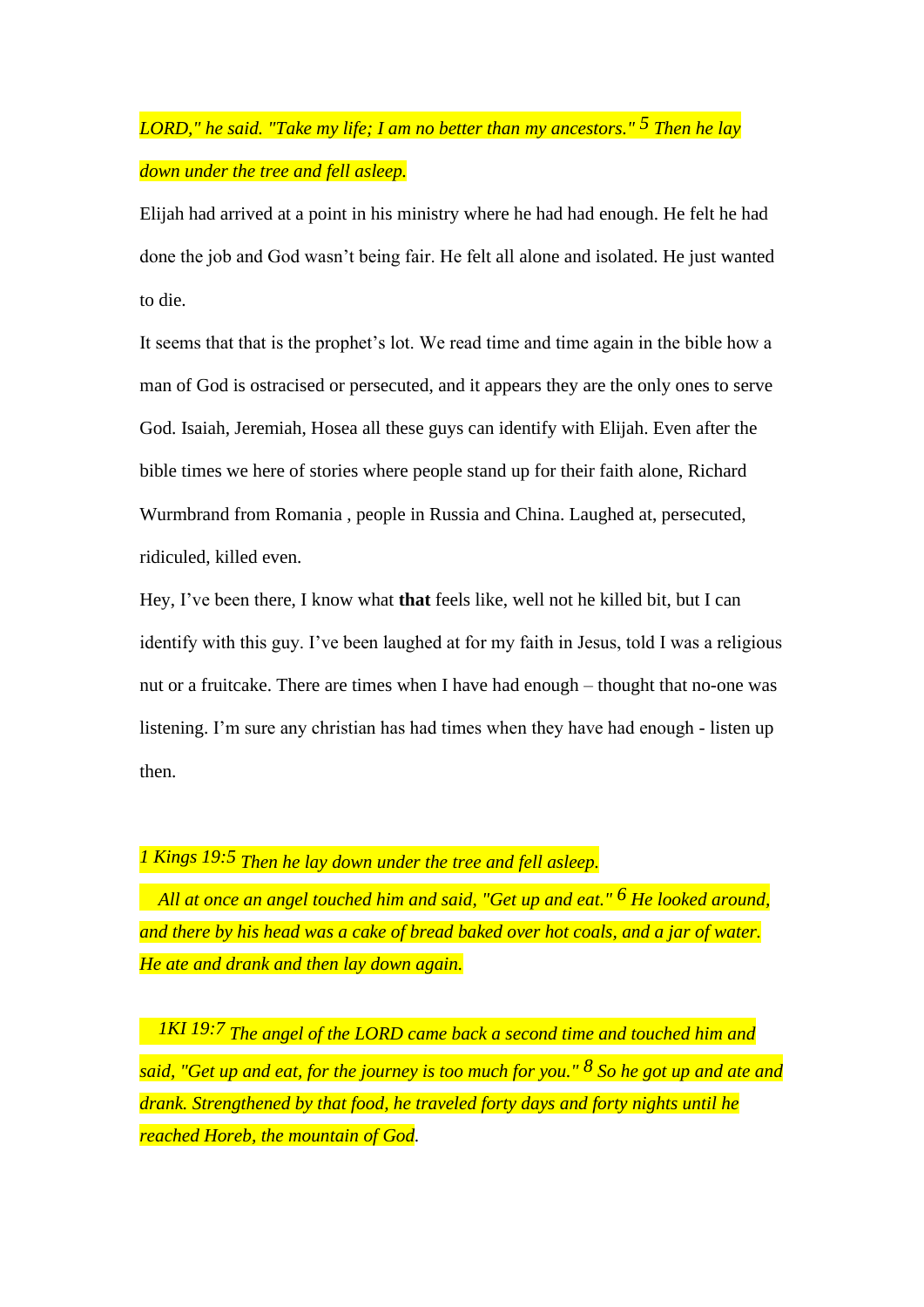This angel type dude comes and says eat this you'll need it, but Elijah goes back to sleep. The angel dude wakes him again and says eat this you'll need it. You've got a journey ahead. This is good food, Elijah goes for forty days and forty nights on this stuff. Well, the figures of 40 days and nights could mean a long period of time, but hey this guy is running and this is the type of energy food you need to get away from a Queen like Jezebel.

In 1998 I competed in Ironman 3.8 swim 180k bike ride and 42 k run. I trained hard, got to be fitter than I had ever been and was ready for a big race but I didn't do really all that well – why – I didn't eat enough during the day. I ran out of energy. To do the big things in life we need energy, to do ministry in life we need God's energy. The application for us here is – use God's provided energy, don't try to use our own – because ours doesn't provide enough go.

God wants to know from Elijah his side of the story, why he had run away. Here is the cool bit, he listens. Even though Elijah is full of it. God always listens. It is as if God is saying "You don't need to be here but since you are I'm interested"

What is it that brings us to this point in life? Why are we here today at this church listening to this sermon? What are you doing here? I think it is a very valid question for us to evaluate.

At different times in our life God asks us: What are we doing in life or with life? What is your response to Him now? What is my response to Him right now?

*1KI 19:11 The LORD said, "Go out and stand on the mountain in the presence of the LORD, for the LORD is about to pass by."*

 *Then a great and powerful wind tore the mountains apart and shattered the rocks before the LORD, but the LORD was not in the wind. After the wind there was an*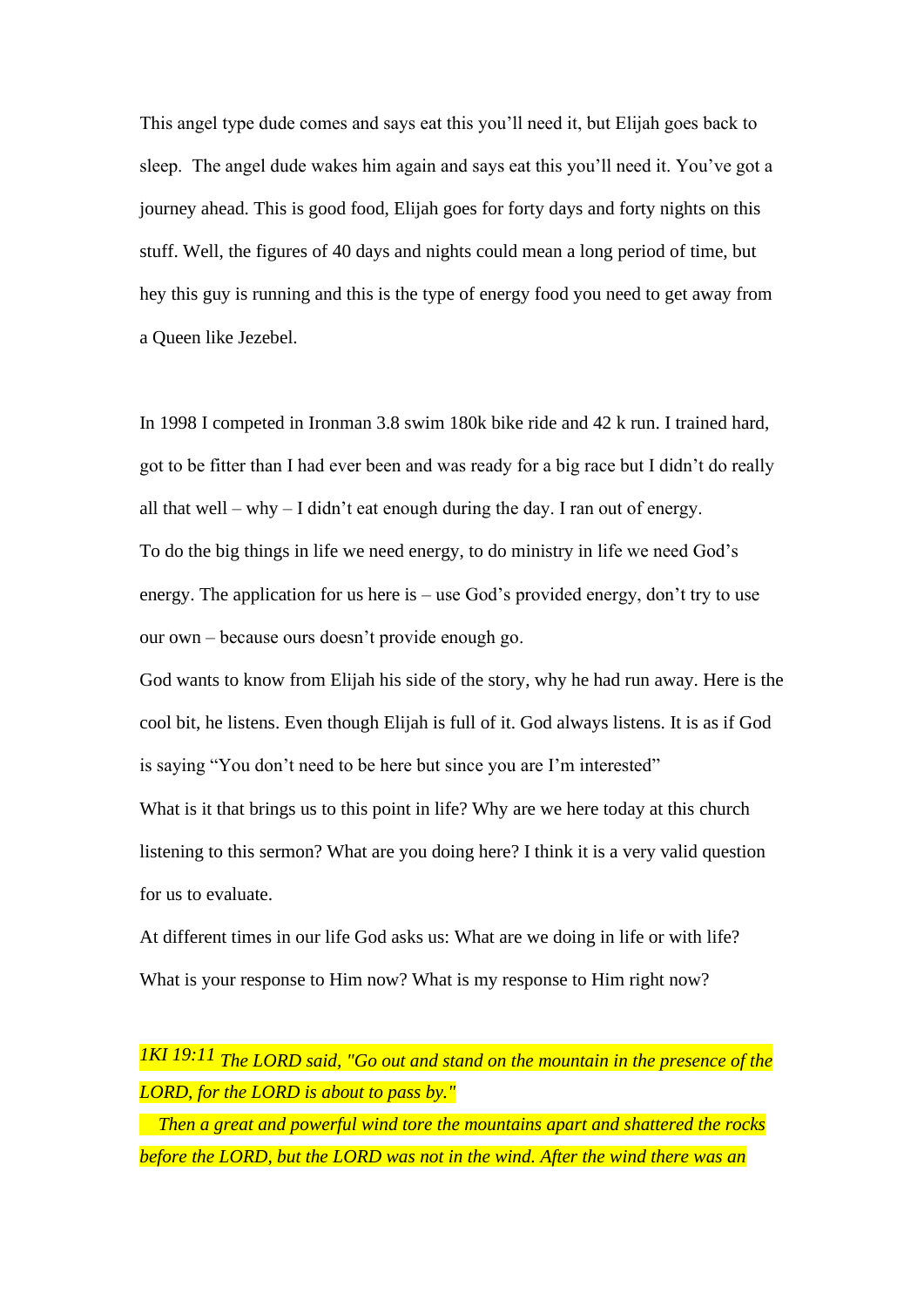*earthquake, but the LORD was not in the earthquake. 12 After the earthquake came a fire, but the LORD was not in the fire. And after the fire came a gentle whisper. 13 When Elijah heard it, he pulled his cloak over his face and went out and stood at the mouth of the cave.*

 *Then a voice said to him, "What are you doing here, Elijah?"*

I'm deaf, I can't help that, it is a hereditary thing, most of the time I have to wear hearing aids, funnily enough even when I'm playing music. For me, listening is hard, takes hard work, I have to watch people's lips, concentrate on the sounds. I do hear and it is very easy to miss bits of what people say and miss their meaning.

Sometimes I am spiritually deaf too, I lose concentration, don't take notice, basically don't listen to God. Listening to God takes some effort. Listen. It is hard work but basic. Mostly these days that is done by bible reading, if you don't read it you ain't listening. Other times it's through preaching or bible study, you don't take notice you or you don't turn up you ain't listening. We often want God to speak in a miraculous way, but God is already talking and we ain't listening. As I mentioned last week, I think God uses the spectacular when we haven't listened to His voice for us that means when we haven't read the book.

*1KI 19:14 He replied, "I have been very zealous for the LORD God Almighty. The Israelites have rejected your covenant, broken down your altars, and put your prophets to death with the sword. I am the only one left, and now they are trying to kill me too."*

*1KI 19:15 The LORD said to him, "Go back the way you came, and go to the Desert of Damascus. When you get there, anoint Hazael king over Aram. 16 Also, anoint Jehu son of Nimshi king over Israel, and anoint Elisha son of Shaphat from Abel Meholah to succeed you as prophet. 17 Jehu will put to death any who escape the sword of Hazael, and Elisha will put to death any who escape the sword of Jehu.*